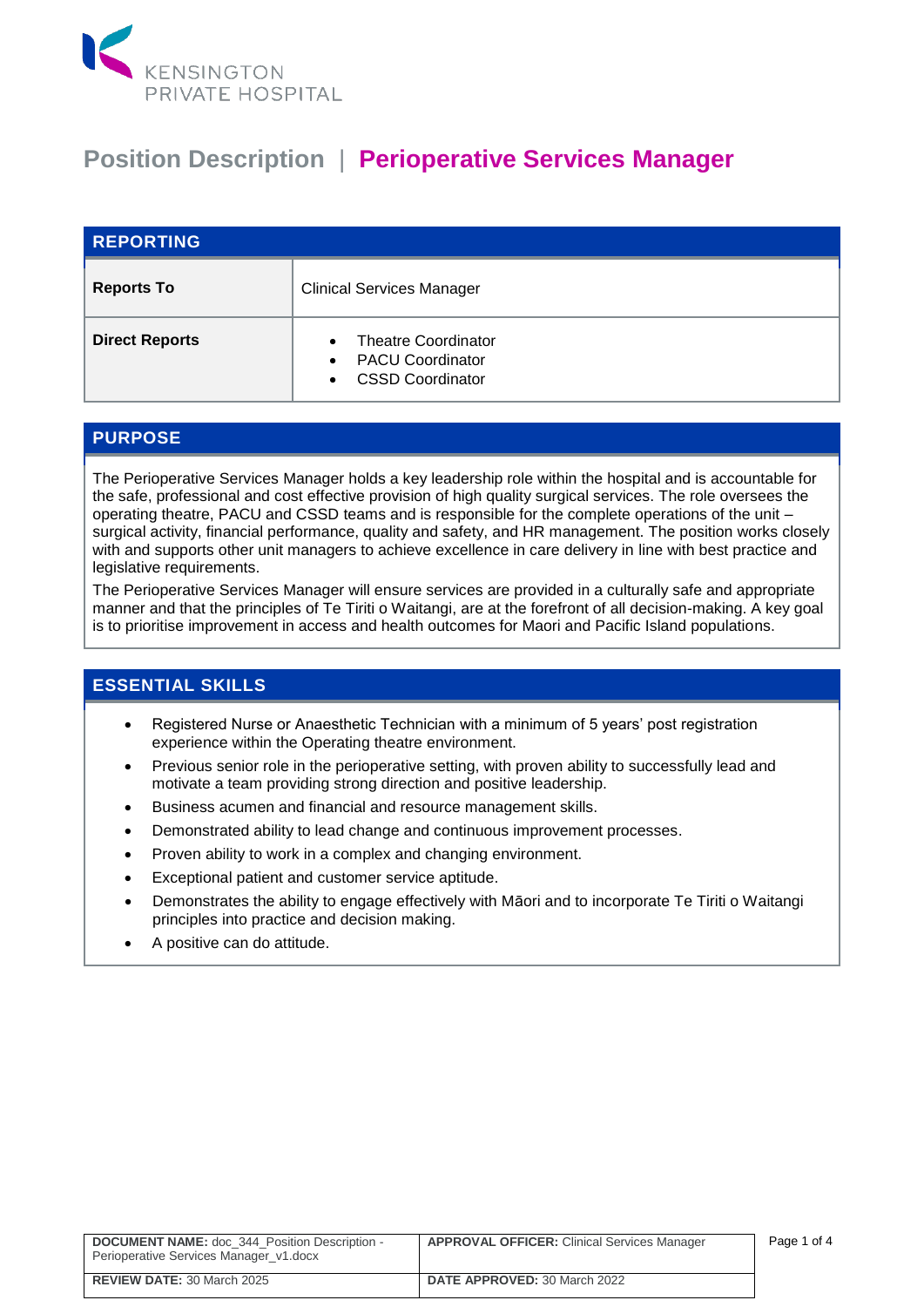

| <b>KEY RELATIONSHIPS</b> |                                                                                                                                                                                                                                                                                                                                                                 |
|--------------------------|-----------------------------------------------------------------------------------------------------------------------------------------------------------------------------------------------------------------------------------------------------------------------------------------------------------------------------------------------------------------|
| <b>Internal</b>          | General Manager<br><b>Clinical Services Manager</b><br>$\bullet$<br><b>Clinical Team</b><br>People & Culture Operations Manager<br>$\bullet$<br><b>Purchasing Team</b><br>$\bullet$<br><b>Support Services Team</b><br>$\bullet$<br><b>Building and Facility Manager</b><br>٠<br>Maintenance Coordinator<br>NZ Nurses Organisation staff delegates<br>$\bullet$ |
| <b>External</b>          | Surgeons and their PA's<br>Anaesthetists<br><b>Northland DHB</b><br>Equipment and medical supply representatives<br>$\bullet$<br>Patients and their Family/Whānau                                                                                                                                                                                               |

| <b>KEY ACCOUNTABILITIES</b> |                                                                                                                                                                                                                                                                                                                                                                                                                                                                                                                                                                                                                                                                                                                                                                                                                                                                                                                                                                                                                                                                                                                                                                                                                                                                                                                                                                                                 |  |
|-----------------------------|-------------------------------------------------------------------------------------------------------------------------------------------------------------------------------------------------------------------------------------------------------------------------------------------------------------------------------------------------------------------------------------------------------------------------------------------------------------------------------------------------------------------------------------------------------------------------------------------------------------------------------------------------------------------------------------------------------------------------------------------------------------------------------------------------------------------------------------------------------------------------------------------------------------------------------------------------------------------------------------------------------------------------------------------------------------------------------------------------------------------------------------------------------------------------------------------------------------------------------------------------------------------------------------------------------------------------------------------------------------------------------------------------|--|
| Leadership                  | Provide visible, accessible and constructive leadership to the<br>Operating theatre department (Theatre, PACU and CSSD).<br>Develop an internal culture reflective of a growing and dynamic<br>$\bullet$<br>business where staff are excited, proud to work at Kensington<br>Private Hospital, and strive to perform to the best of their ability, and<br>where the Company is seen by outsiders as a leader amongst<br>Northland businesses.<br>Promote effective team building strategies to ensure a cohesive and<br>supportive unit where each section works together to provide<br>excellence in patient care and service to our Medical Specialists.<br>Work collaboratively with the Nurse Manager - IPS and Admissions<br>$\bullet$<br>to ensure patient care is seen as a continuum with no barriers<br>between the two units.<br>Provide timely and accurate reporting and advice to the Clinical<br>$\bullet$<br>Services Manager, including the notification of risks, issues and new<br>developments.<br>Be a role model for the team whilst fostering a culture that is<br>$\bullet$<br>positive, free from blame, and forward thinking, and enables staff to<br>develop to the best of their capability.<br>Provide exceptional customer service to our patients, Whānau and<br>$\bullet$<br>Specialists commensurate with their expectations of a private<br>surgical hospital. |  |
|                             |                                                                                                                                                                                                                                                                                                                                                                                                                                                                                                                                                                                                                                                                                                                                                                                                                                                                                                                                                                                                                                                                                                                                                                                                                                                                                                                                                                                                 |  |

| <b>DOCUMENT NAME:</b> doc 344 Position Description -<br>Perioperative Services Manager_v1.docx | <b>APPROVAL OFFICER:</b> Clinical Services Manager | Page 2 of 4 |
|------------------------------------------------------------------------------------------------|----------------------------------------------------|-------------|
| <b>REVIEW DATE: 30 March 2025</b>                                                              | <b>DATE APPROVED: 30 March 2022</b>                |             |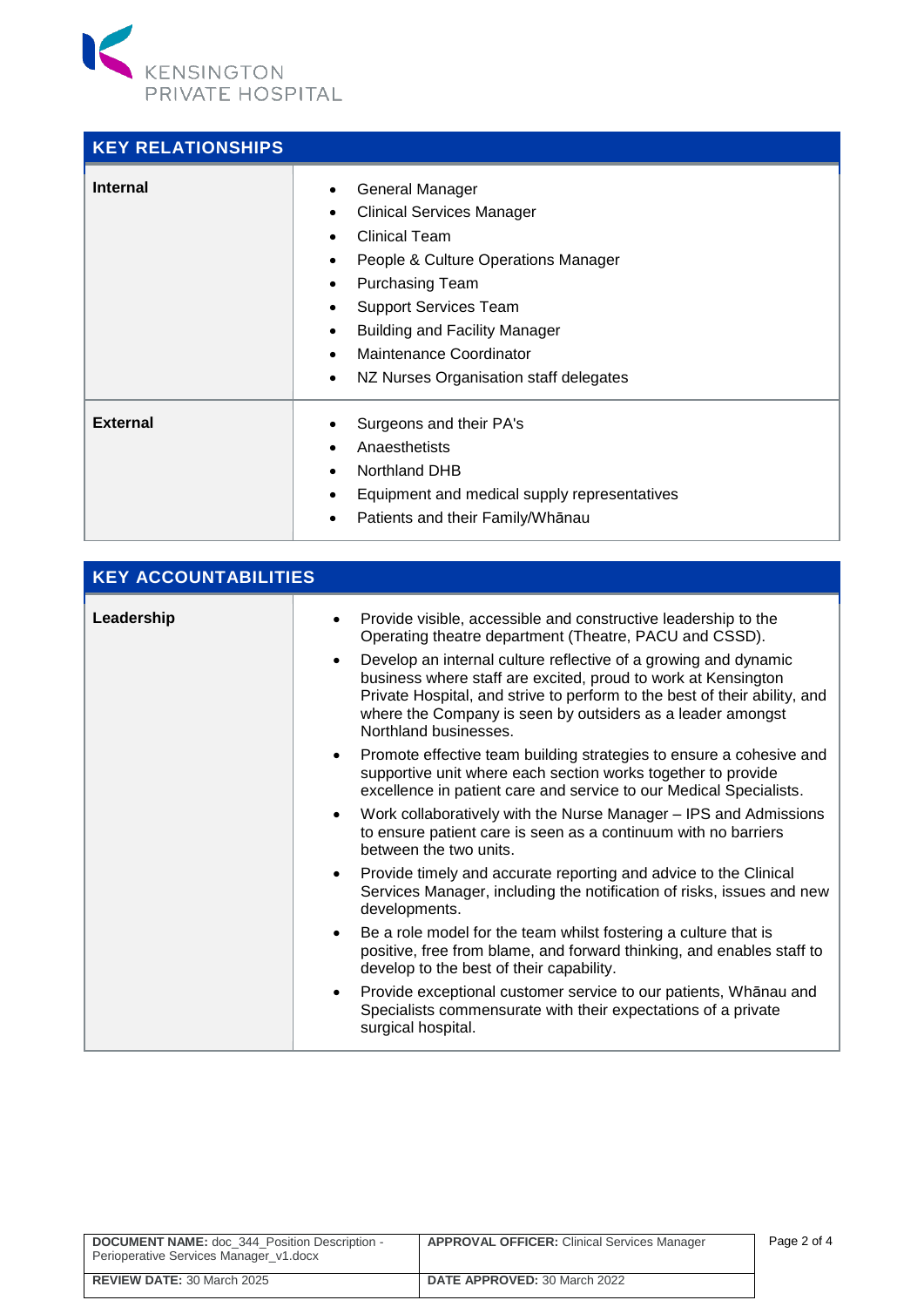

| <b>Business/Financial</b>                    | Maintain effective financial control, managing budgets and<br>$\bullet$<br>contributing to organisation-wide financial initiatives.<br>Review monthly financial and KPI reports and investigate<br>٠<br>anomalies.<br>Maximise workforce efficiencies through the implementation of cost-<br>$\bullet$<br>effective yet safe workforce structures and flexible rostering<br>practices that provide the ability to rapidly adapt to demand<br>fluctuations.<br>Ensure hospital policies and procedures are communicated and<br>adhered to by staff. Ensure compliance against relevant standards<br>and legislation.                                                                                                                                                                                                                                                                                                 |
|----------------------------------------------|---------------------------------------------------------------------------------------------------------------------------------------------------------------------------------------------------------------------------------------------------------------------------------------------------------------------------------------------------------------------------------------------------------------------------------------------------------------------------------------------------------------------------------------------------------------------------------------------------------------------------------------------------------------------------------------------------------------------------------------------------------------------------------------------------------------------------------------------------------------------------------------------------------------------|
| <b>Clinical Quality and</b><br><b>Safety</b> | Ensure clinical care is patient centered, culturally appropriate and in<br>٠<br>line with best practice guidelines.<br>Maintain compliance with the Health and Disability Services<br>٠<br>Standard.<br>Contribute to and promote the adoption of new processes,<br>$\bullet$<br>innovations and ideas to improve clinical care, service delivery,<br>efficiency and safety.<br>Support staff with clinical reasoning and professional judgement in<br>$\bullet$<br>perioperative practice.<br>Oversee clinical equipment planning, purchasing, loan<br>٠<br>management, and R&M to ensure service provision is not disrupted.<br>In conjunction with the Purchasing Officer, manage stock levels and<br>$\bullet$<br>sourcing of new or alternative products to ensure service provision<br>is not disrupted.<br>Attend Medical Advisory and Surgical Audit meetings as per the<br>$\bullet$<br>hospital schedule. |
| <b>People and Capability</b>                 | Have overall staffing responsibility for the perioperative team<br>including:<br>Workforce planning<br>$\circ$<br>Recruitment and selection<br>$\circ$<br>Staff engagement and wellbeing<br>$\circ$<br>Performance management<br>$\circ$<br>Training and development<br>$\circ$<br>Ensure that the above activities are managed in alignment with<br>Company policies and protocols.                                                                                                                                                                                                                                                                                                                                                                                                                                                                                                                                |

Ĥ.

| <b>DOCUMENT NAME:</b> doc 344 Position Description -<br>Perioperative Services Manager v1.docx | <b>APPROVAL OFFICER:</b> Clinical Services Manager | Page 3 of 4 |
|------------------------------------------------------------------------------------------------|----------------------------------------------------|-------------|
| <b>REVIEW DATE: 30 March 2025</b>                                                              | <b>DATE APPROVED: 30 March 2022</b>                |             |